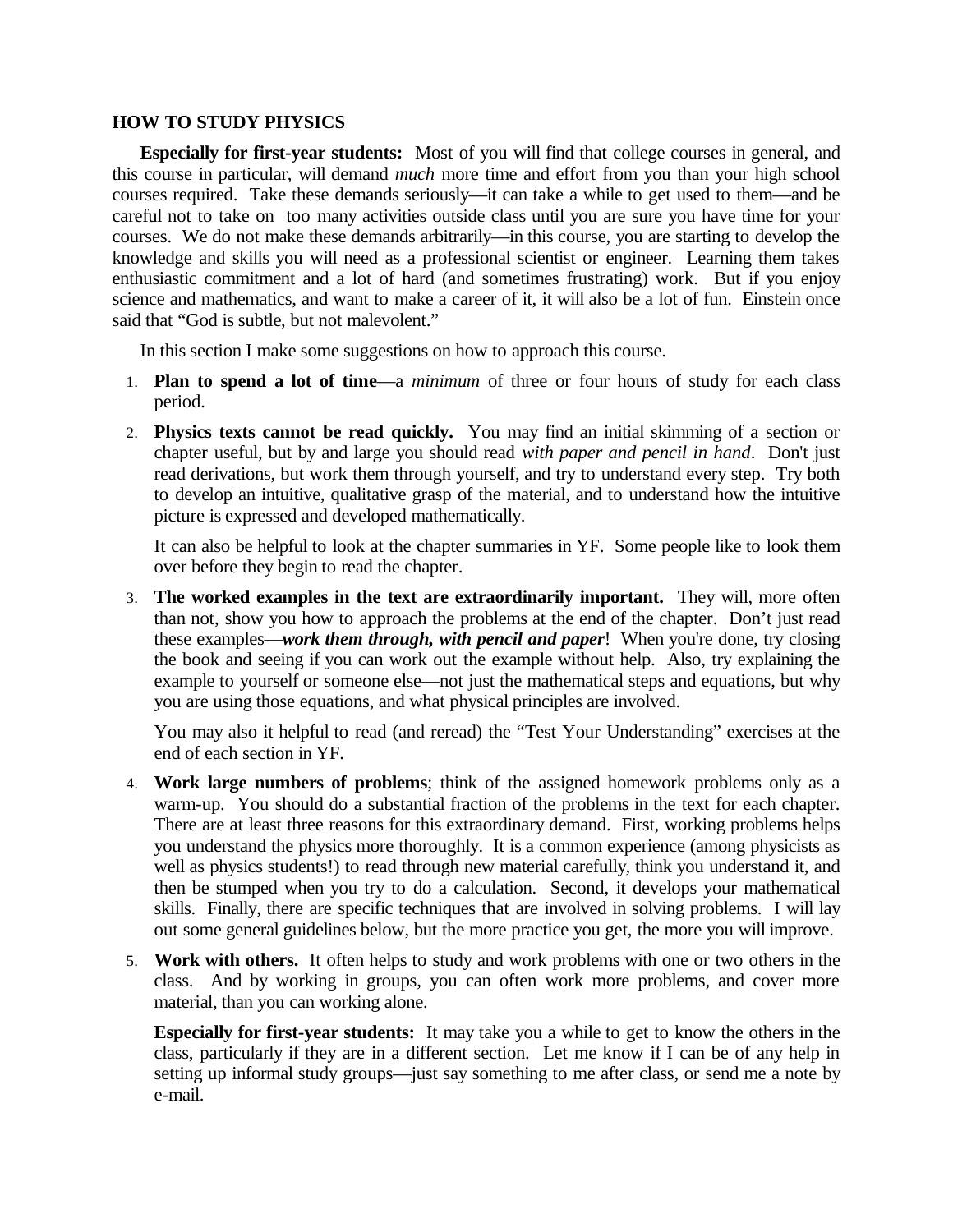- 6. **Don't get behind in your work.** Physics is a cumulative subject; the material you will study later in the semester (and the year) builds on what you have learned earlier.
- 7. **GET HELP WHEN YOU NEED IT.** I expect you to have a lot of questions about this material, and to experience a certain amount of confusion and frustration at times. It is a necessary, if unfortunate, part of learning. One of the most important functions of the faculty is to be available for individual help; in addition, I will conduct frequent late afternoon review sessions to work problems and answer questions. The only stupid questions are the ones you don't ask.

## **HOW TO SOLVE PHYSICS PROBLEMS**

The following suggestions are a long-winded way of illustrating the advice of John Wheeler, a prominent 20th century physicist:

## **"Never begin to solve a problem until you know the answer."**

Wheeler means that you should not simply stuff numbers blindly into equations. Rather, try to have a clear mental picture of the problem, understand where the equations come from and what they mean. It also can help to have a general idea of what the order of magnitude of the numerical answer should be.

These suggestions come not only from my own experience, but are the results of considerable research conducted in recent years on how successful scientists and engineers solve problems.

- 1. First, get an intuitive idea of what the problem involves. Describe the problem to yourself. Make a careful sketch. Ask yourself what the qualitative features of the solution are likely to be. Learning physics involves combining an intuitive understanding and a mathematical description of nature. If you jump too quickly to the mathematical description, it is easy either to head off in a wrong direction, or to get a result that you don't understand fully—even if it's correct.
- 2. Once you understand the problem intuitively, plan a solution. What information are you given, and what do you need to calculate. What physical laws pertain to this problem?
- 3. Now, proceed to a mathematical description of the problem. What equations will you need? How will you use them? Try not to think of the equations as "formulas," but rather ask yourself what they tell you about nature.
- 4. Carry out your calculations algebraically at first; that is, don't put in numerical values until the end. If you substitute in numbers too soon, it is easy to lose sight of how various quantities affect each other. Suppose, for example, that you are considering a ball tossed into the air. How does the maximum height depend on the initial velocity? If you put in numbers too soon, you can easily lose sight of relations of this sort, which are often the main point of the problem! And as a practical matter, the earlier one puts in numbers, the more likely an arithmetic mistake.
- 5. Finally, check your answer. Is it "reasonable," both numerically or algebraically? Or have you, for example, calculated a velocity that is faster than light, or inadvertently predicted that a ball thrown into the air will accelerate upwards? Checks of this sort can either give you confidence in your solution, or point out possible mistakes.